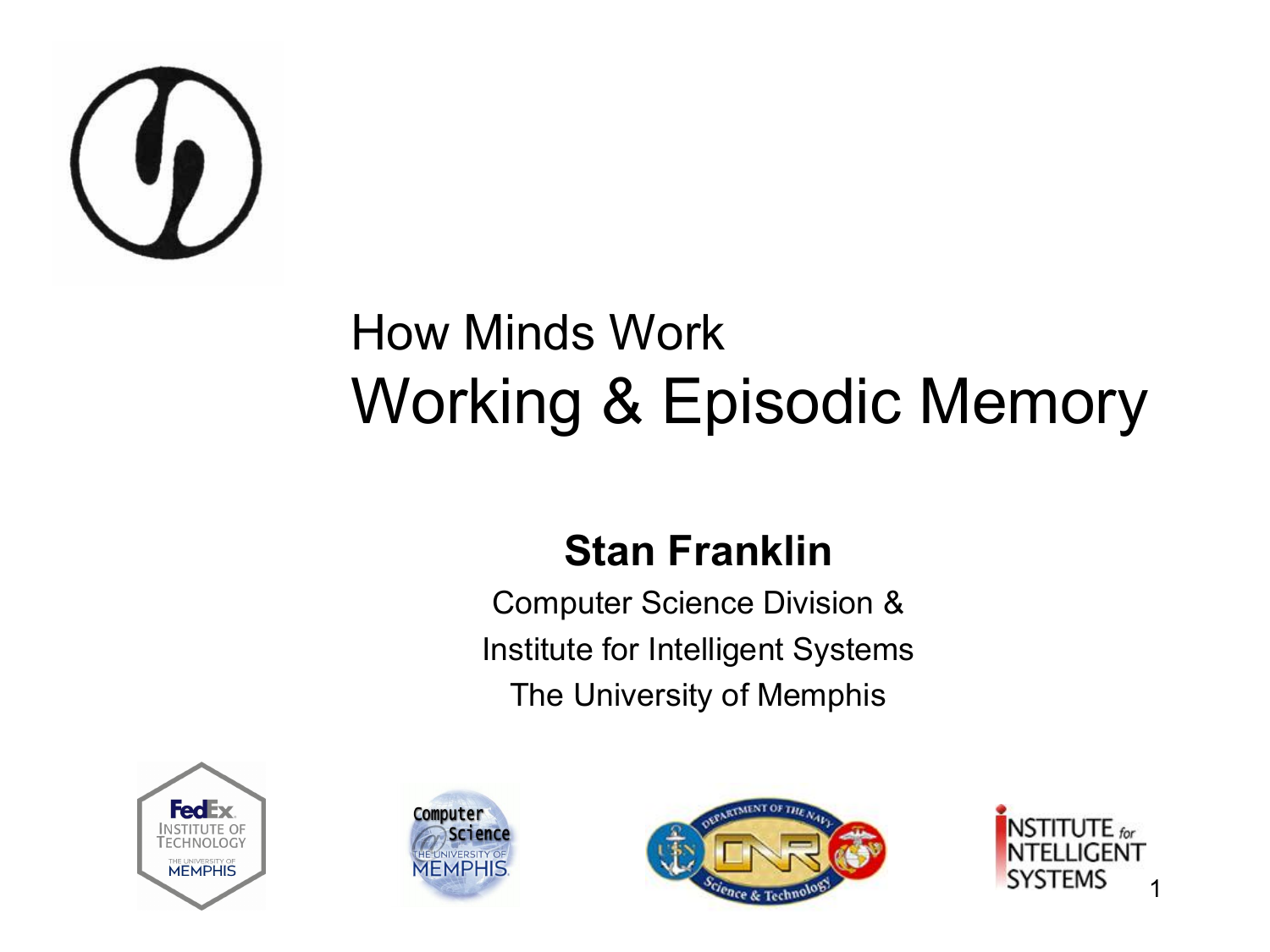#### Memory Systems



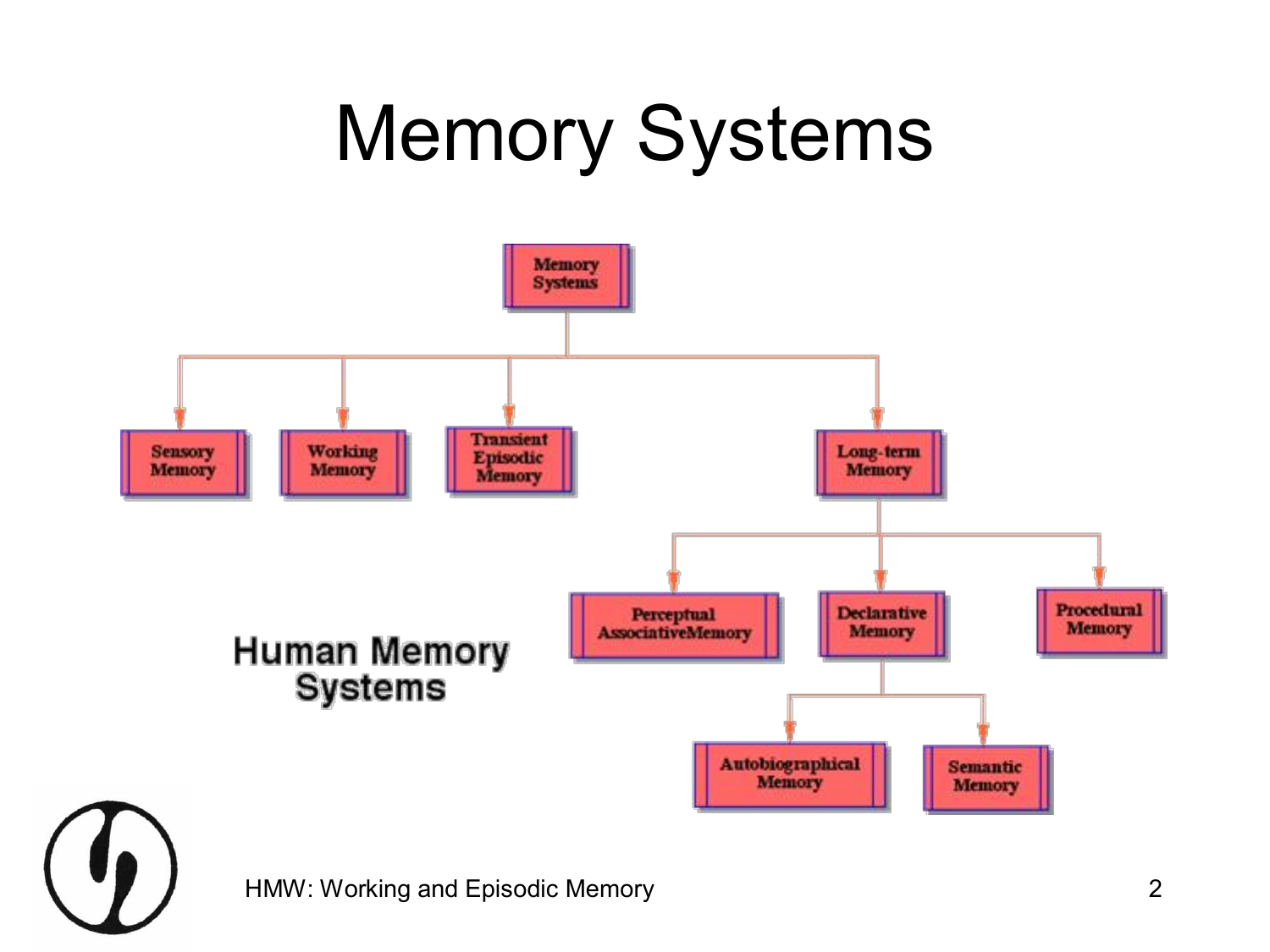

HMW: Working and Episodic Memory **3** 3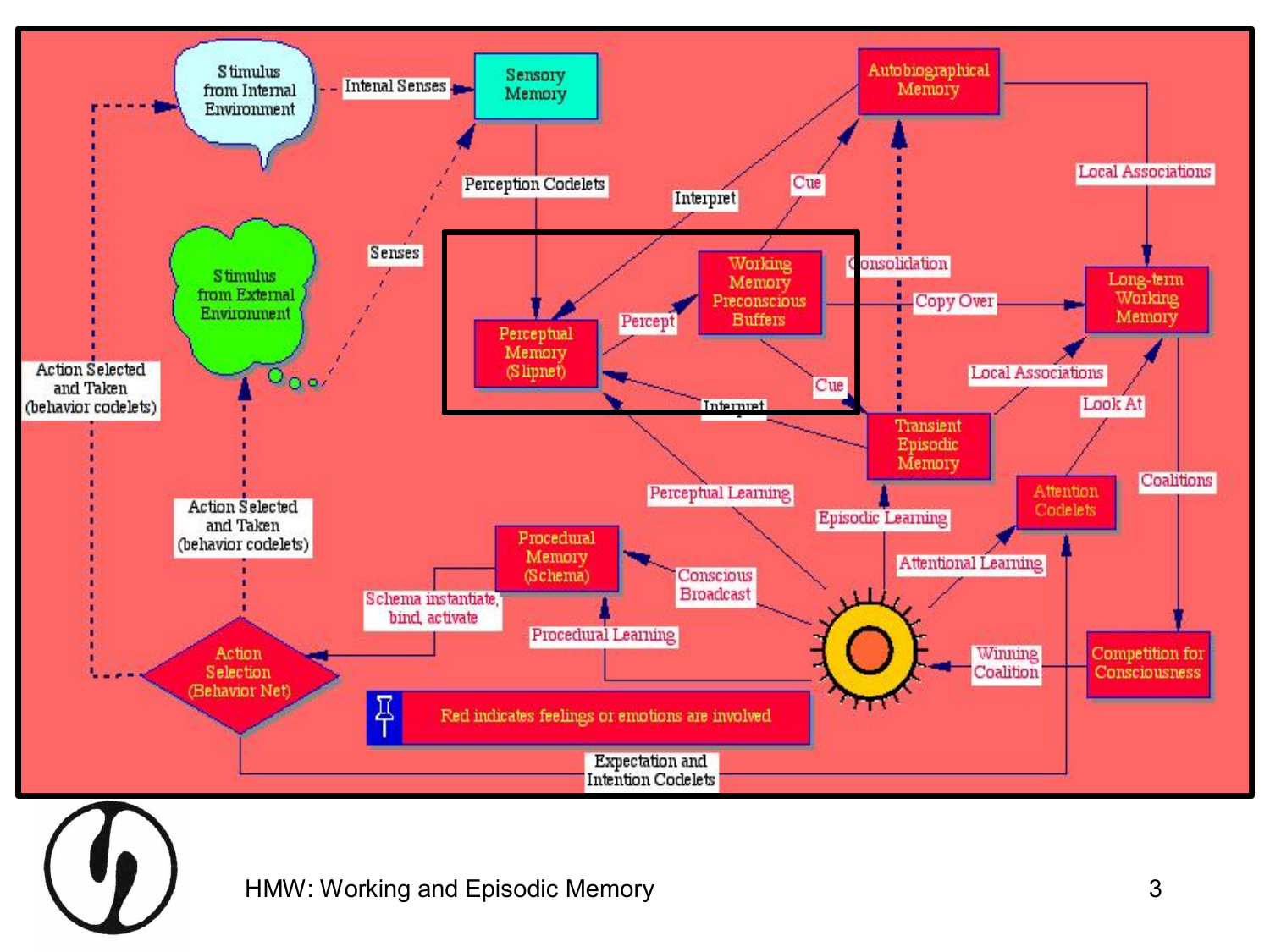#### Percept

- Result of filtering in PAM
- Slipnet nodes are perceptual symbols
- Uniform representation throughout
- Includes sensory data, object recognition, categorization
- Preconscious
- May become conscious

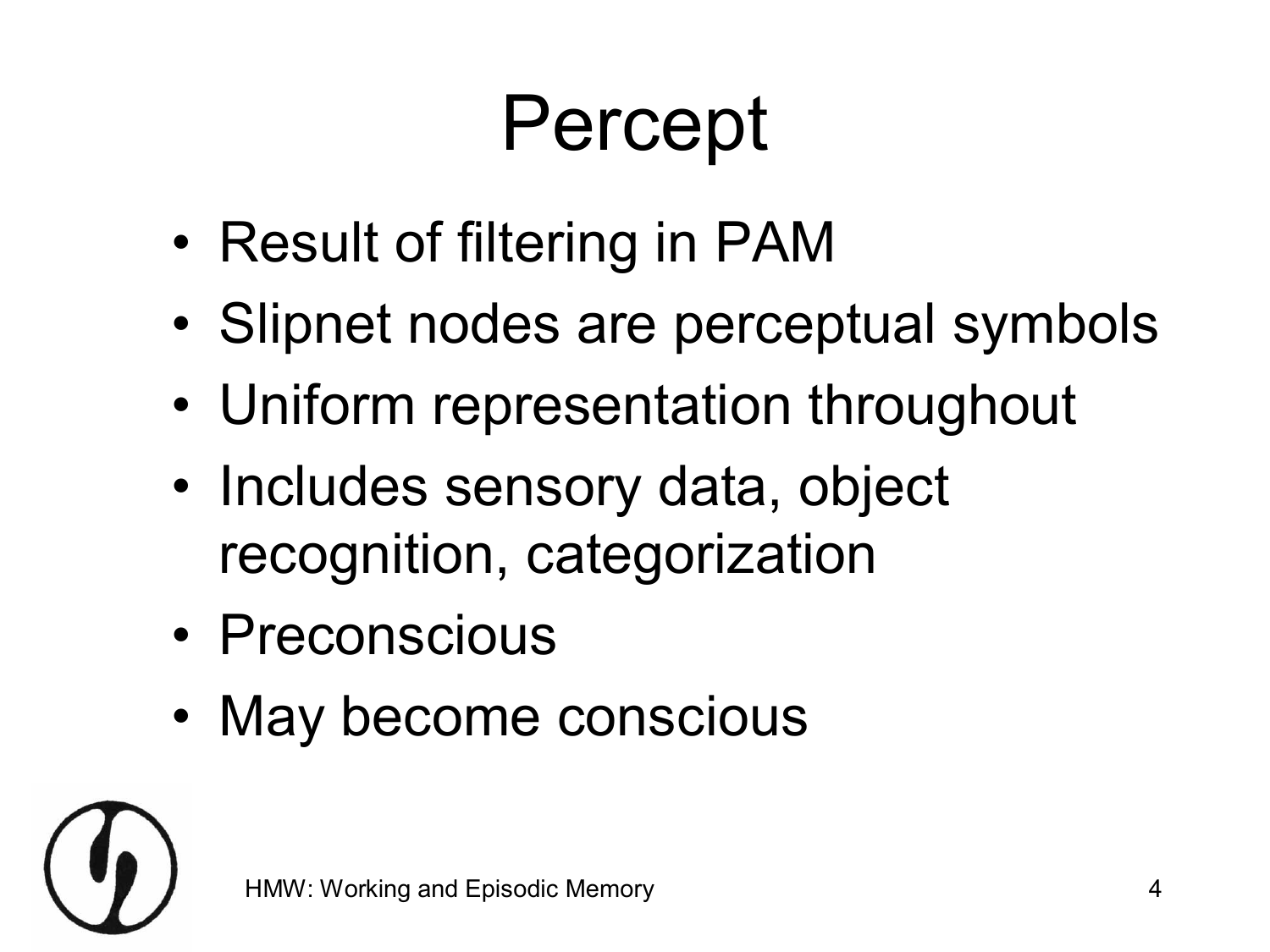# Working Memory

- A process to the psychologists
- Includes action selection & attention
- Attention a euphemism for consciousness
- Baddeley's model of cognition
- Decays within a few tens of seconds
- Limited capacity–seven plus or minus two

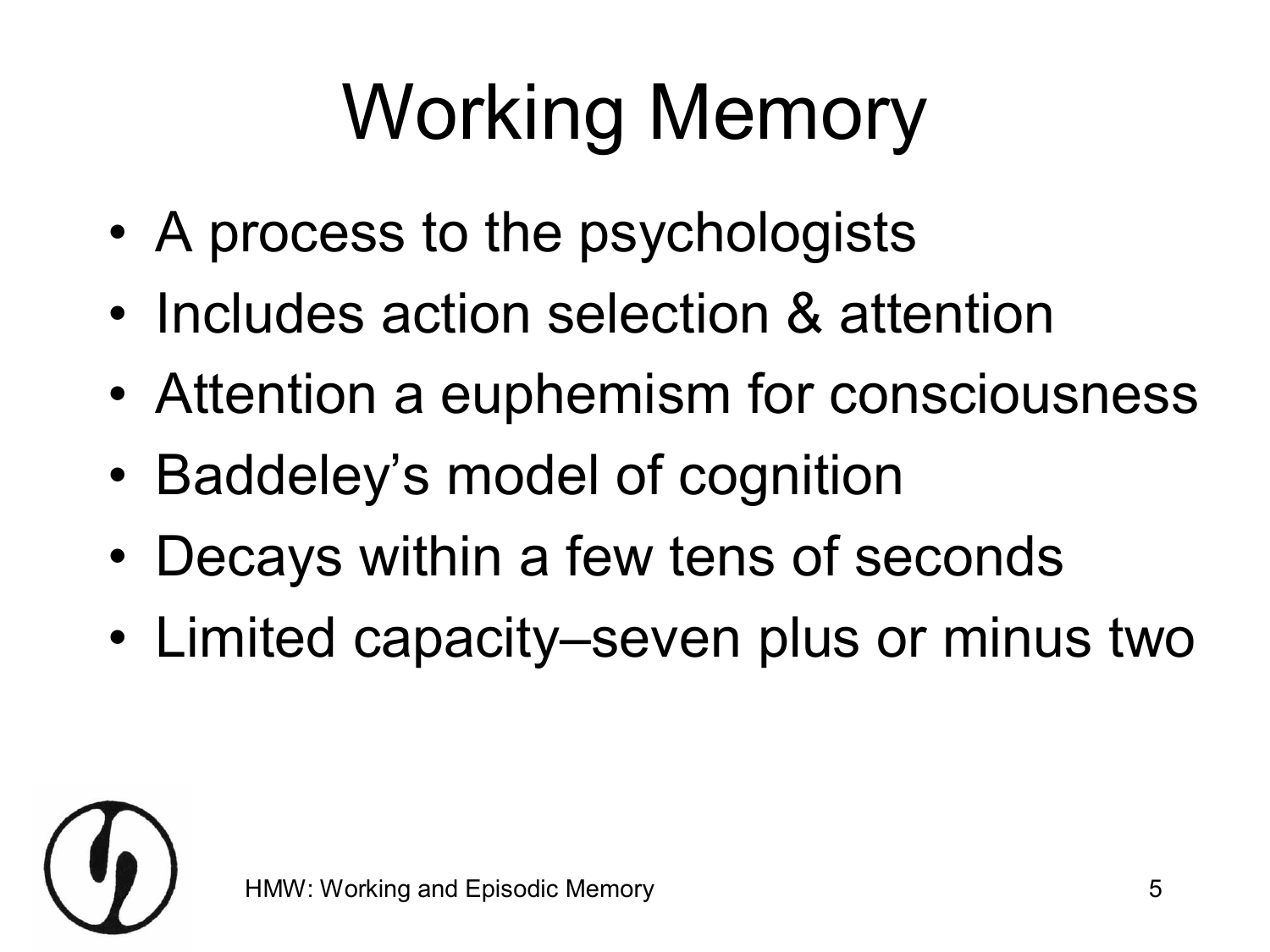

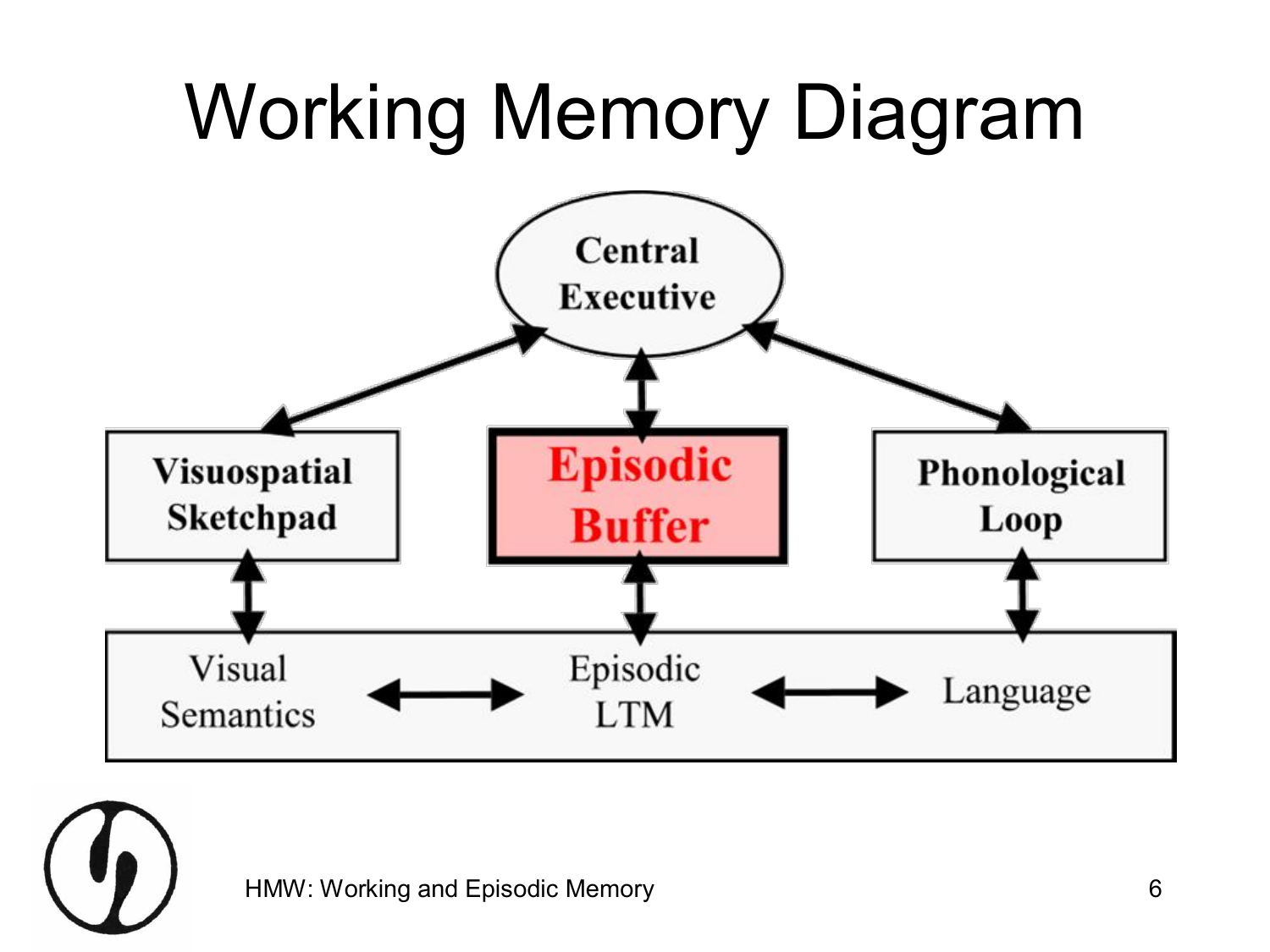#### **Phonological Loop:**



# Working **Memory** in the Brain



HMW: Working and Episodic Memory **7** and 2008 and 2008 and 2008 and 2008 and 2008 and 2008 and 2008 and 2008 and 2008 and 2008 and 2008 and 2008 and 2008 and 2008 and 2008 and 2008 and 2008 and 2008 and 2008 and 2008 and 2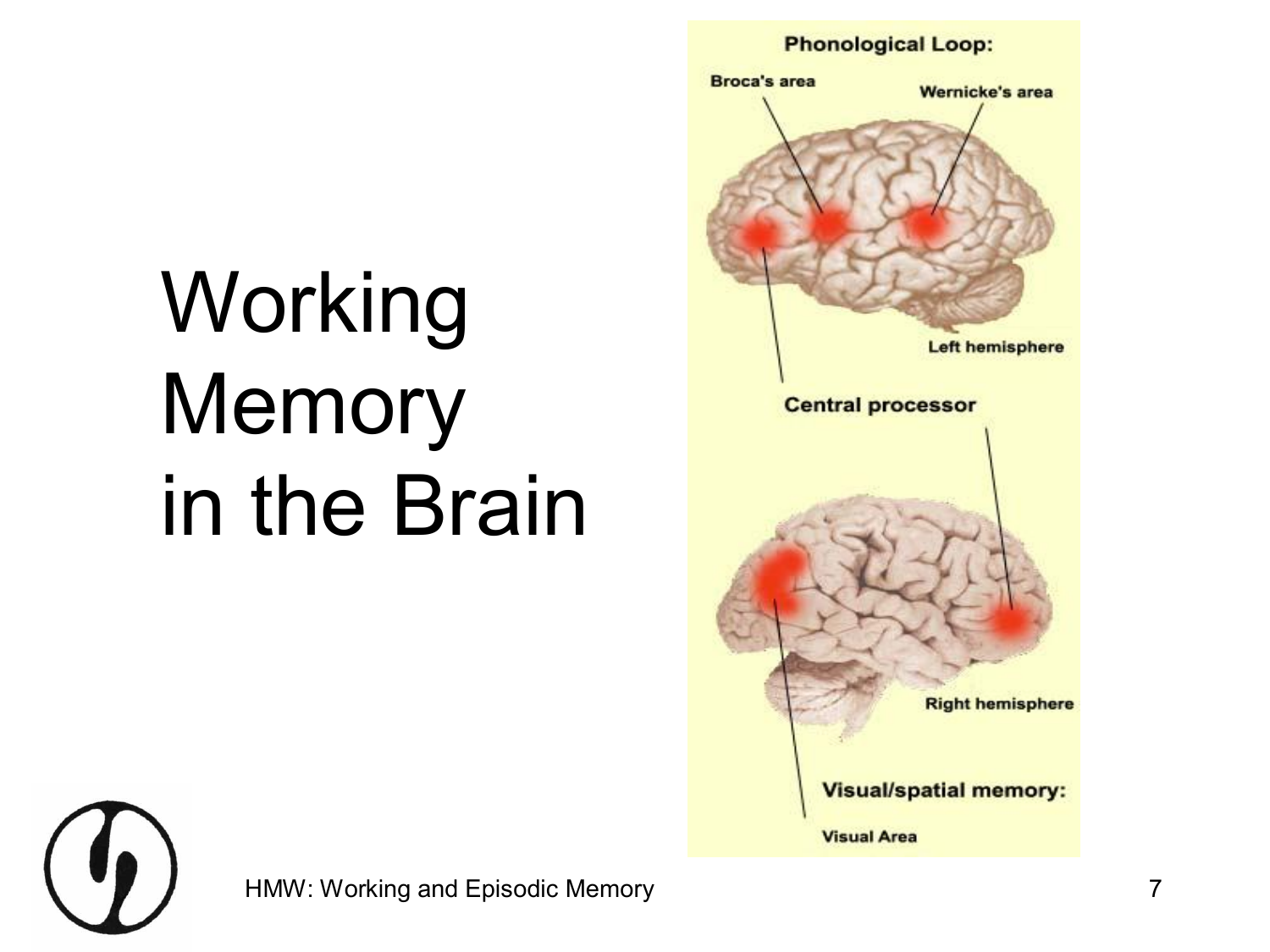#### Percept to Working Memory

- Preconscious working memory buffers
- One for each sensory modality (?)
- One for binding (? Controversial)
	- May occur during perception
	- Or in the episodic buffer
- Decays over a relatively few cycles

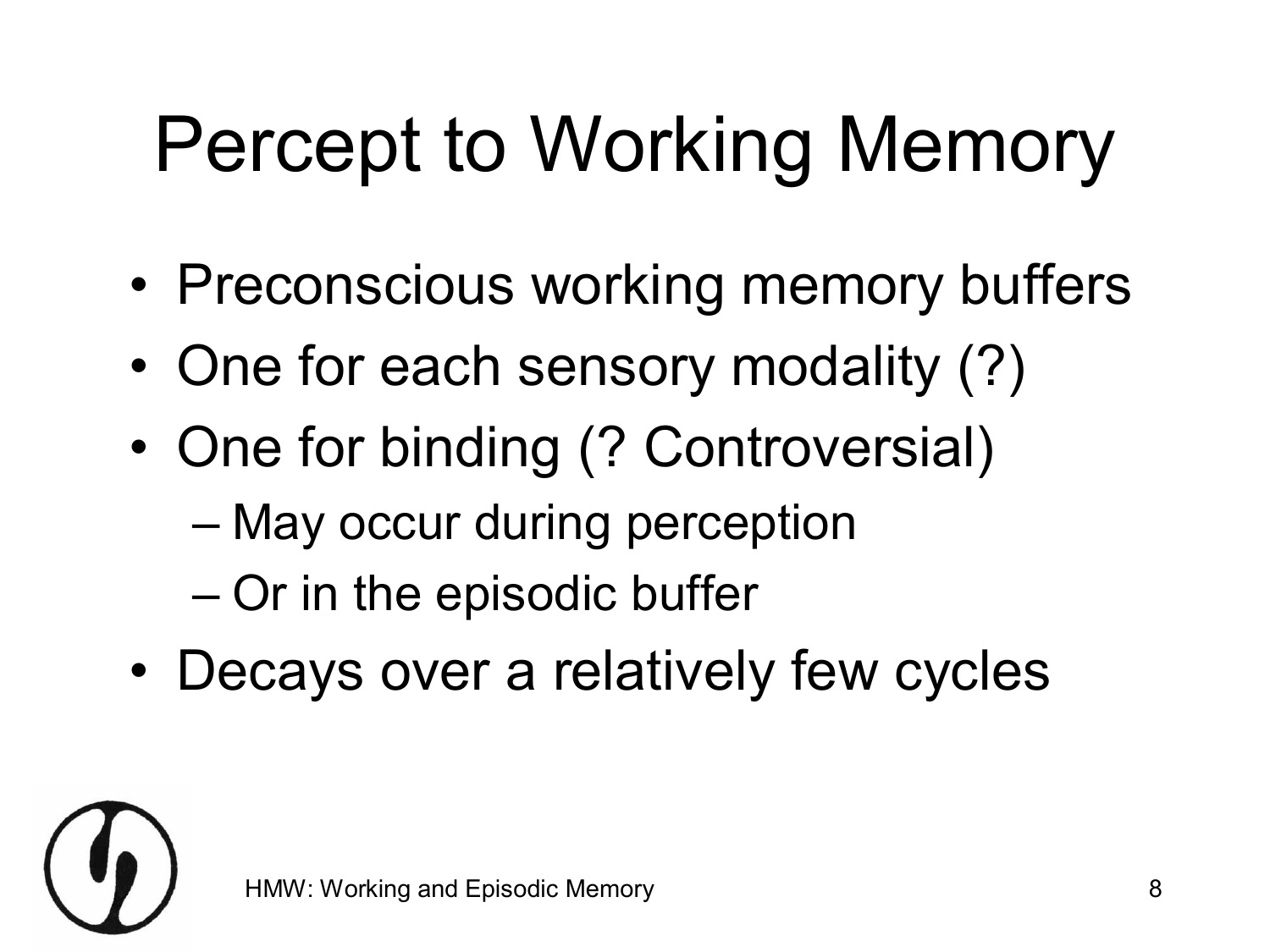#### Episodic Memory

- Memory for events
- What, where, when
- Usually assumes conscious recall, internal virtual reality
- Episodic-like memory
- Experiment with scrub jays

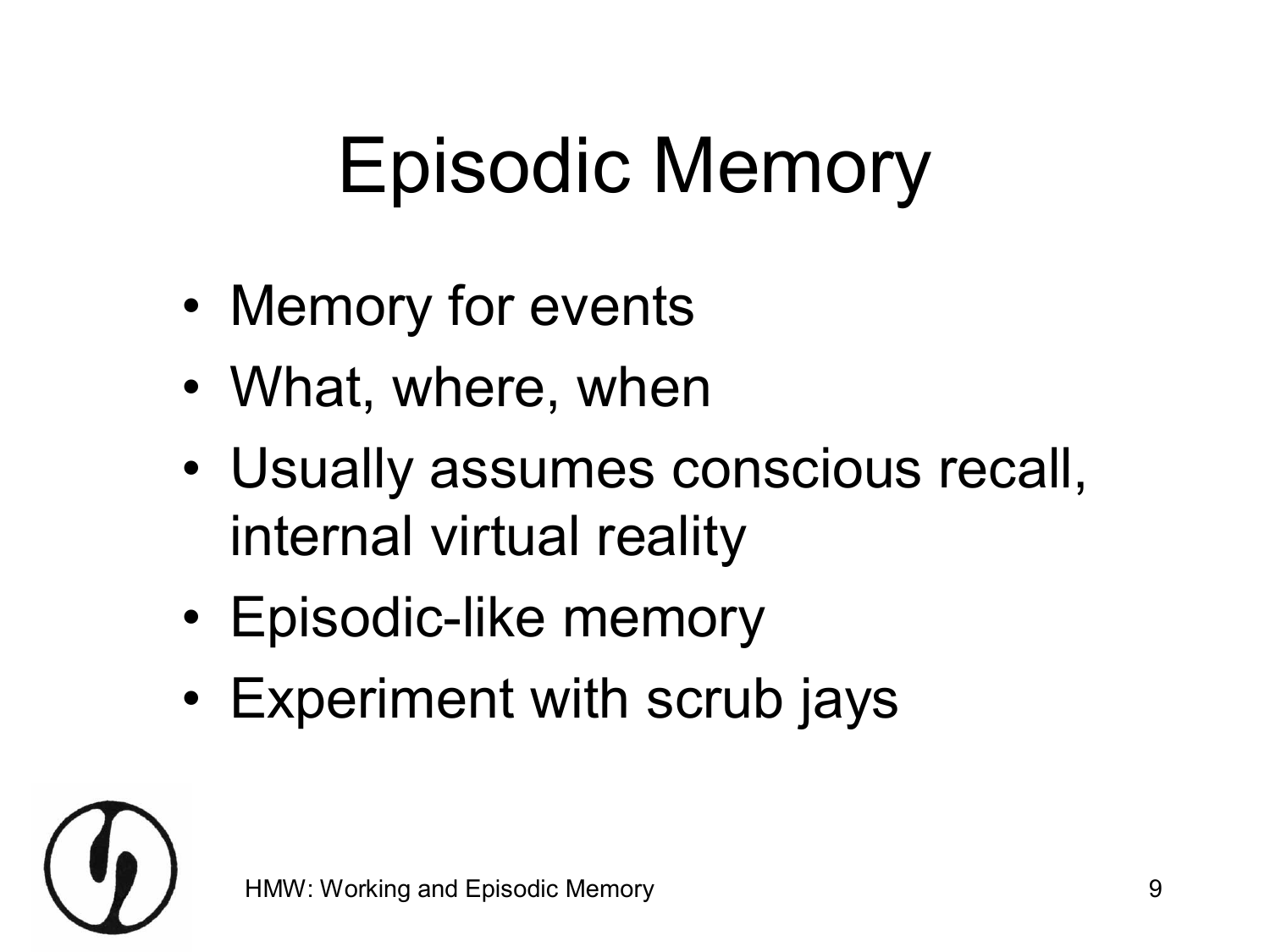### Transient Episodic Memory

- Memory for
	- Where I parked my car in the garage
	- What I had for lunch yesterday
- Interference affects
- Decays in humans in hours or a day

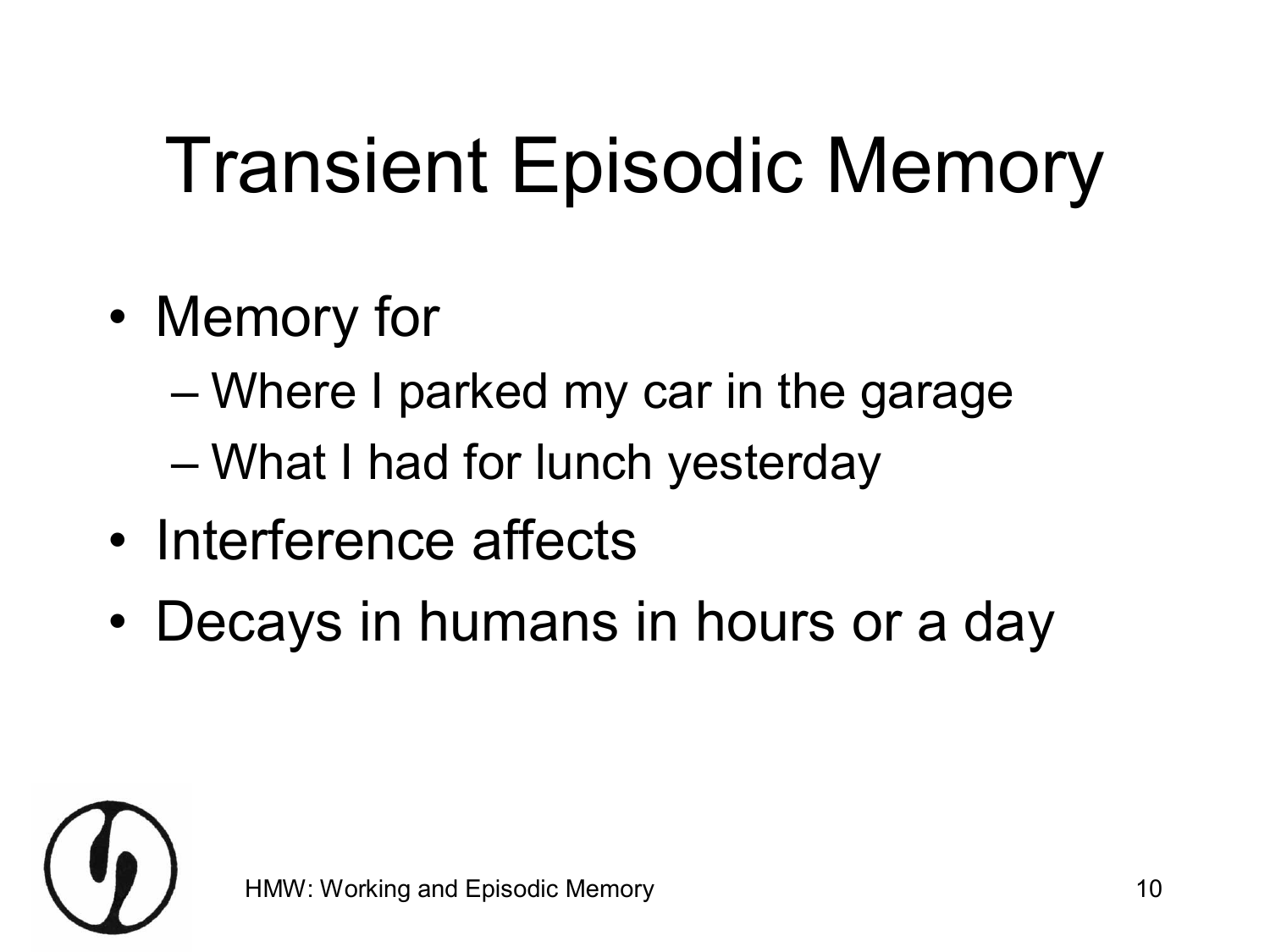#### Declarative Memory

- Autobiographical Memory
- Semantic Memory
	- Memory for facts
	- Where and when have been lost
- Consolidation required
- Short and very long term

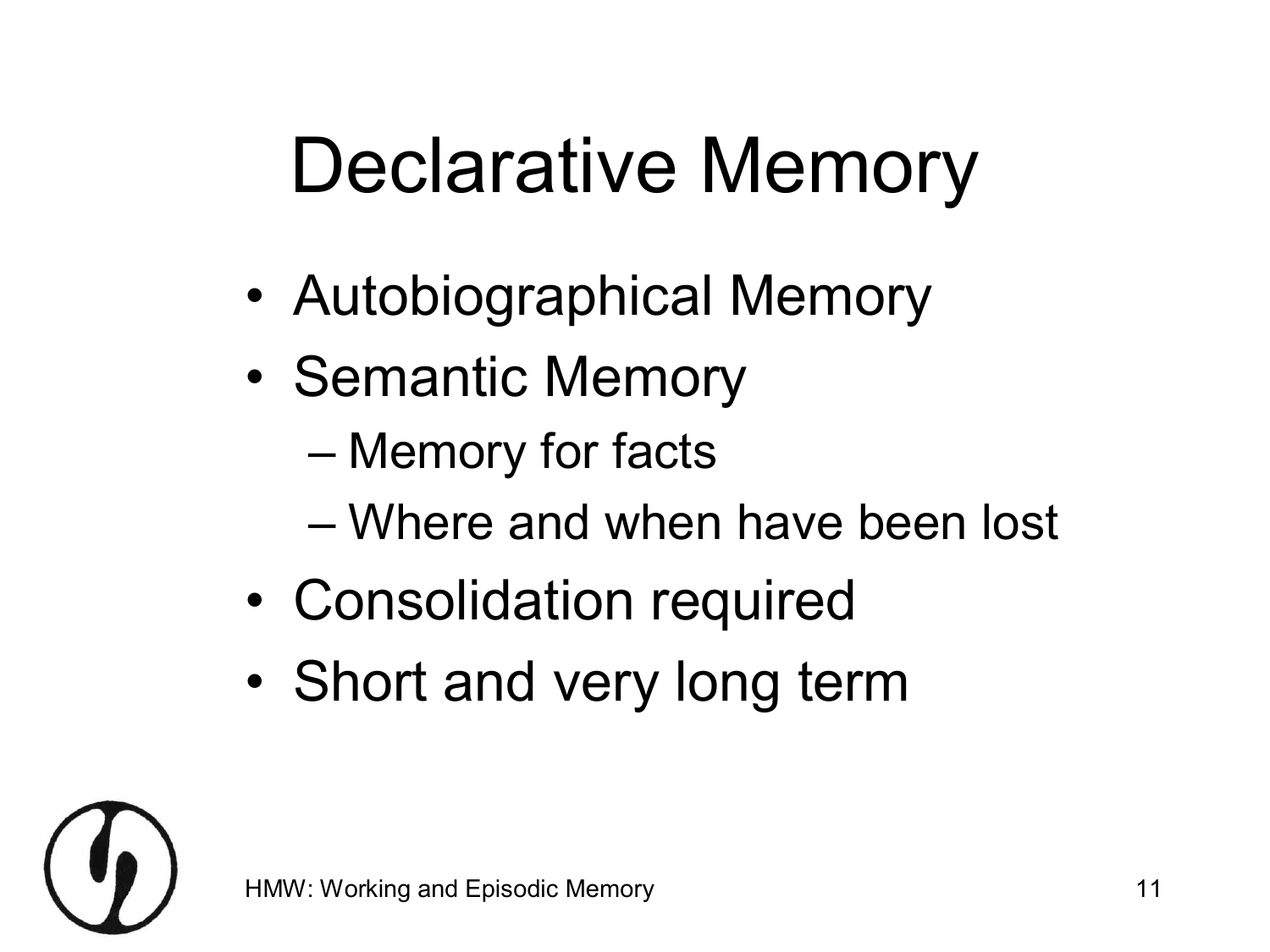#### Hippocampus



- Part of limbic system
- No consolidation without it
- No encoding in transient episodic memory without it
- Clive Wearing movie

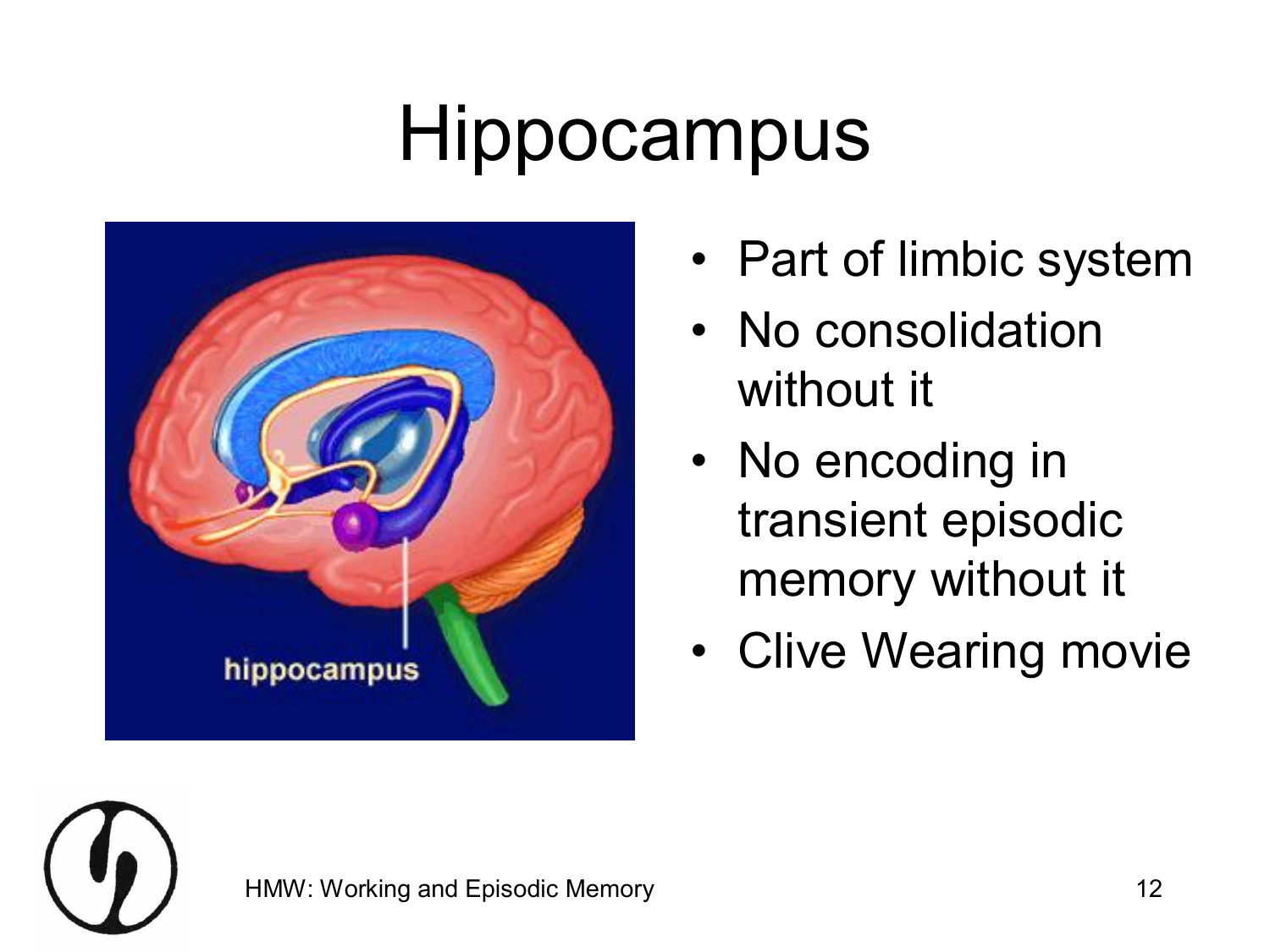

HMW: Working and Episodic Memory **13**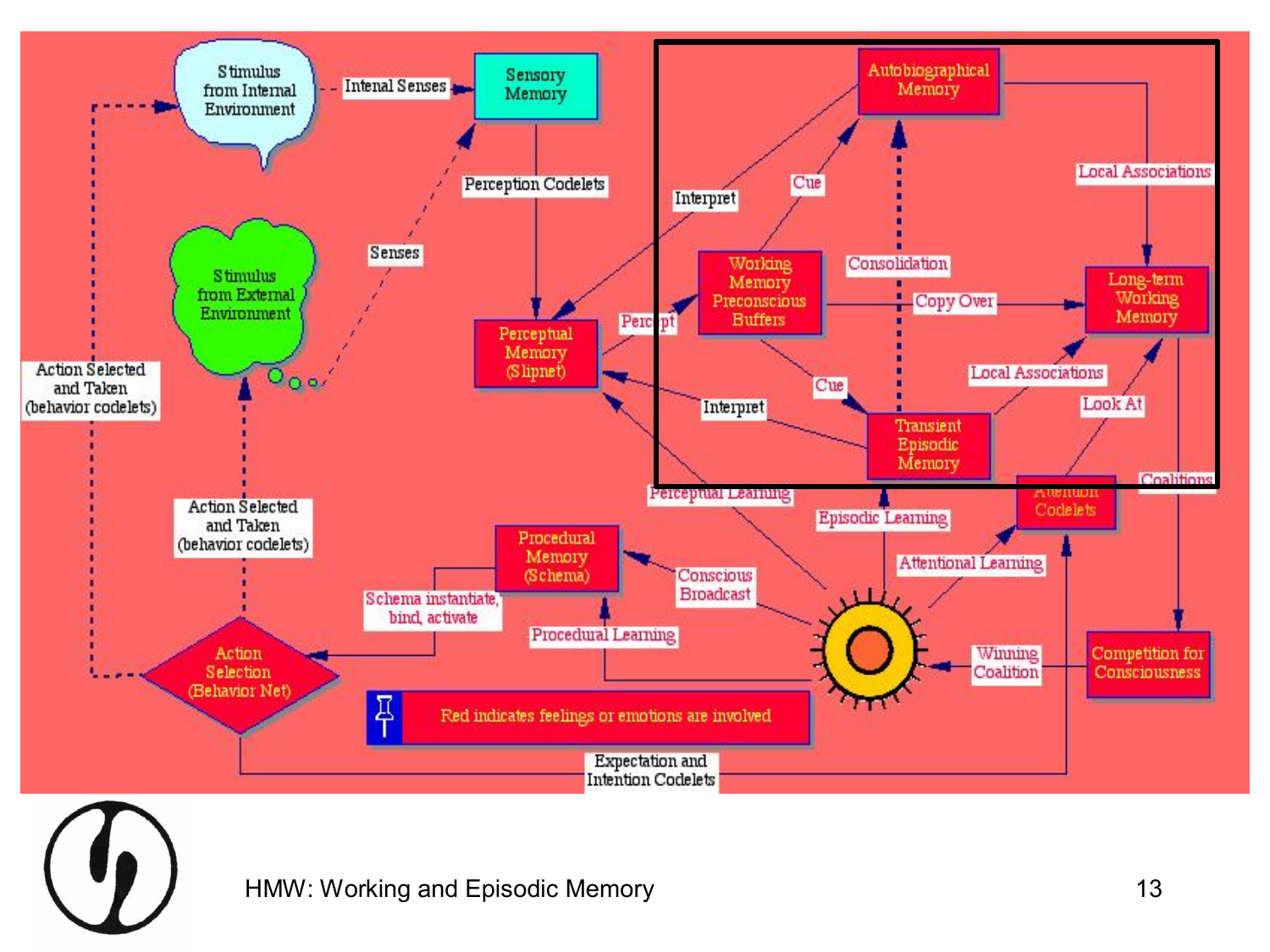#### Local Associations

- Working memory contents cue
	- Transient episodic memory
	- Declarative memory
- Contents may include previous percepts
- Produces local associations in long-term working memory
- Including prior feelings and actions
- Long-term WM includes  $(=?)$  WM

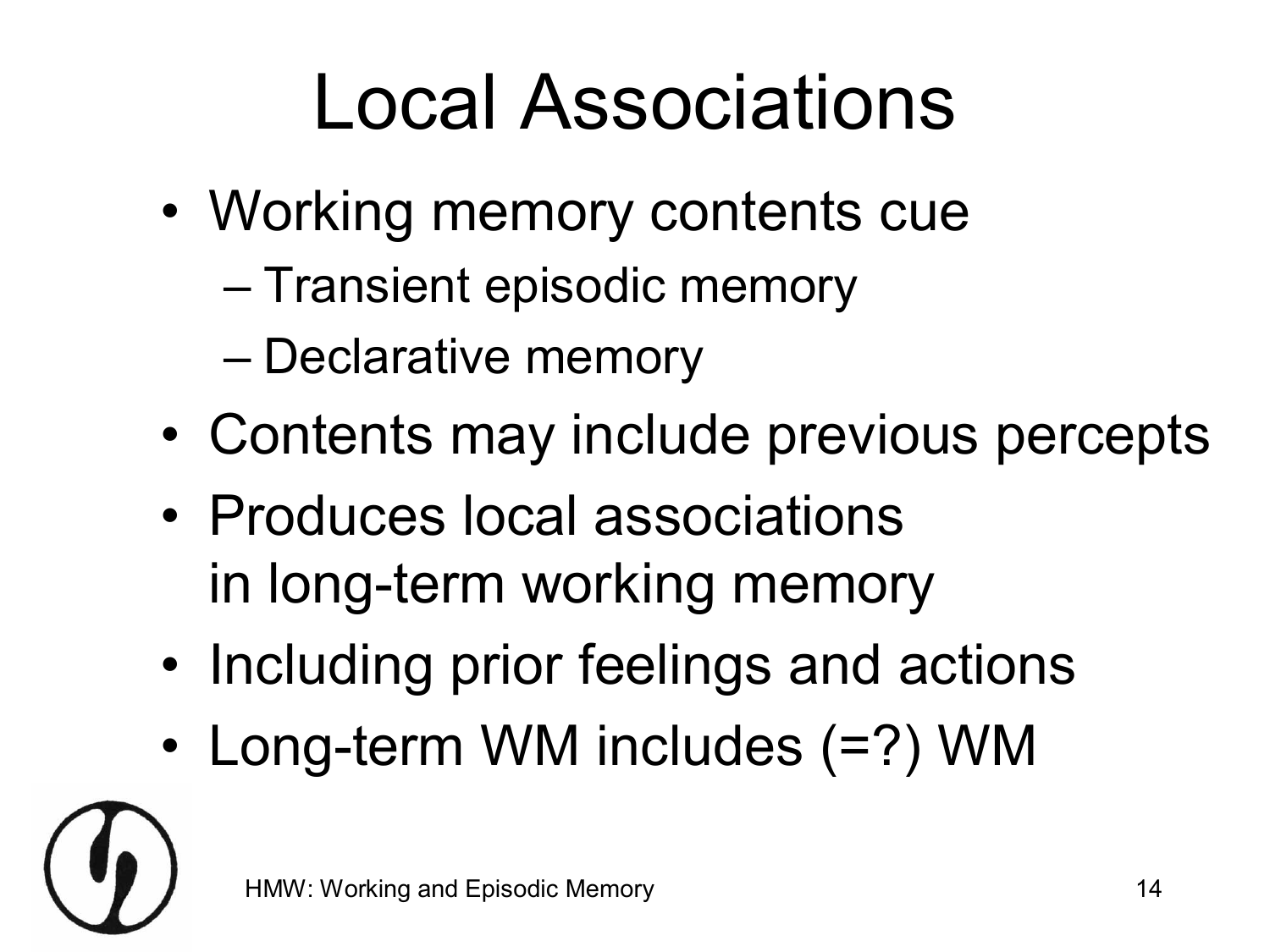#### SDM as Memory

- Random (vs sequential access)
	- Retrieve in equal time from any location
- Content addressable
	- Find complete contents from a part
- Associative
	- Find contents similar to a cue

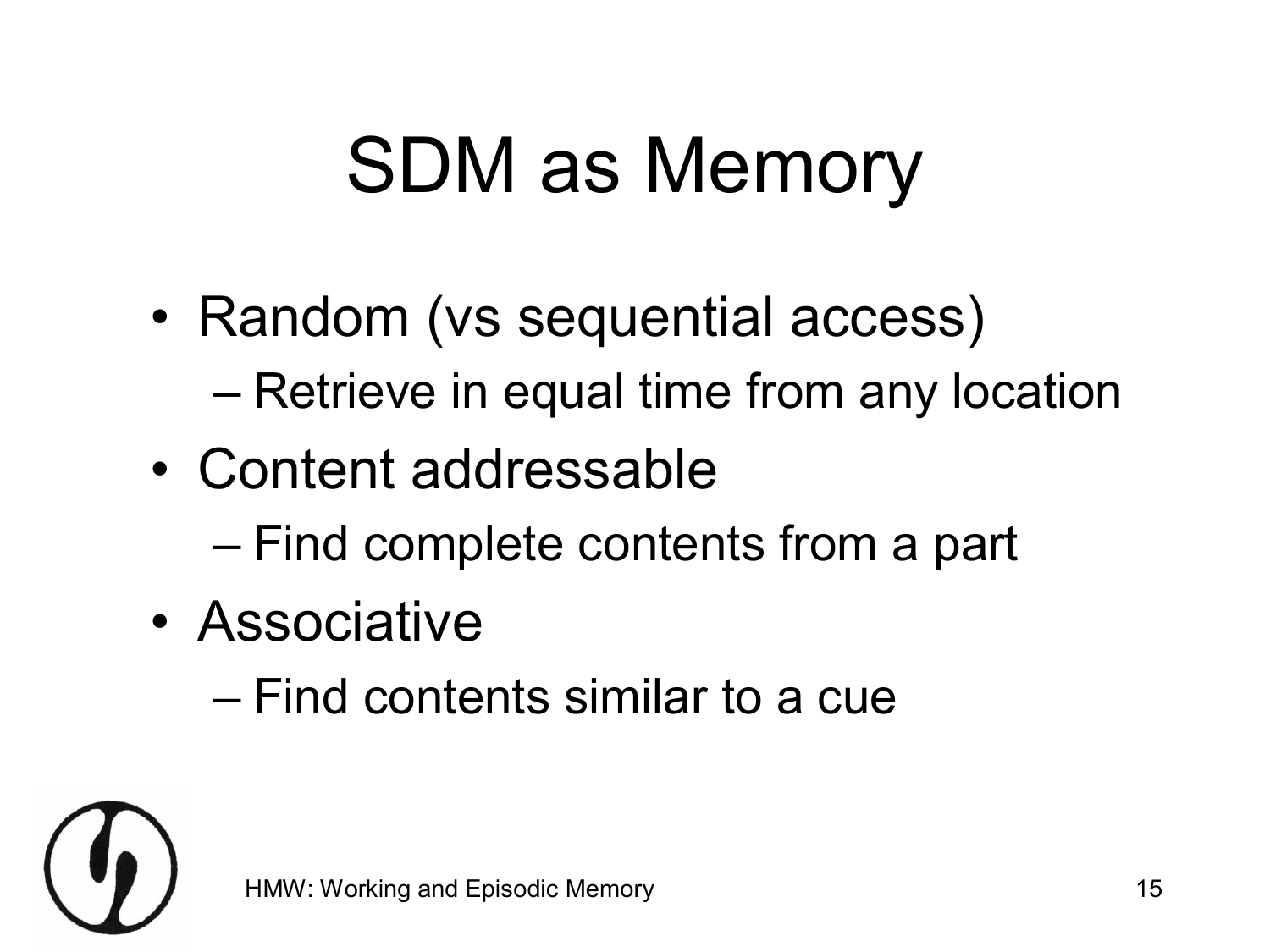#### Addresses in SDM

- Addresses Boolean vectors of length 1000
- Address space =  $B_{1000}$
- Too enormous to ever implement
- Each dimension a feature, either on (1) or off (0)
- 1000 not many features

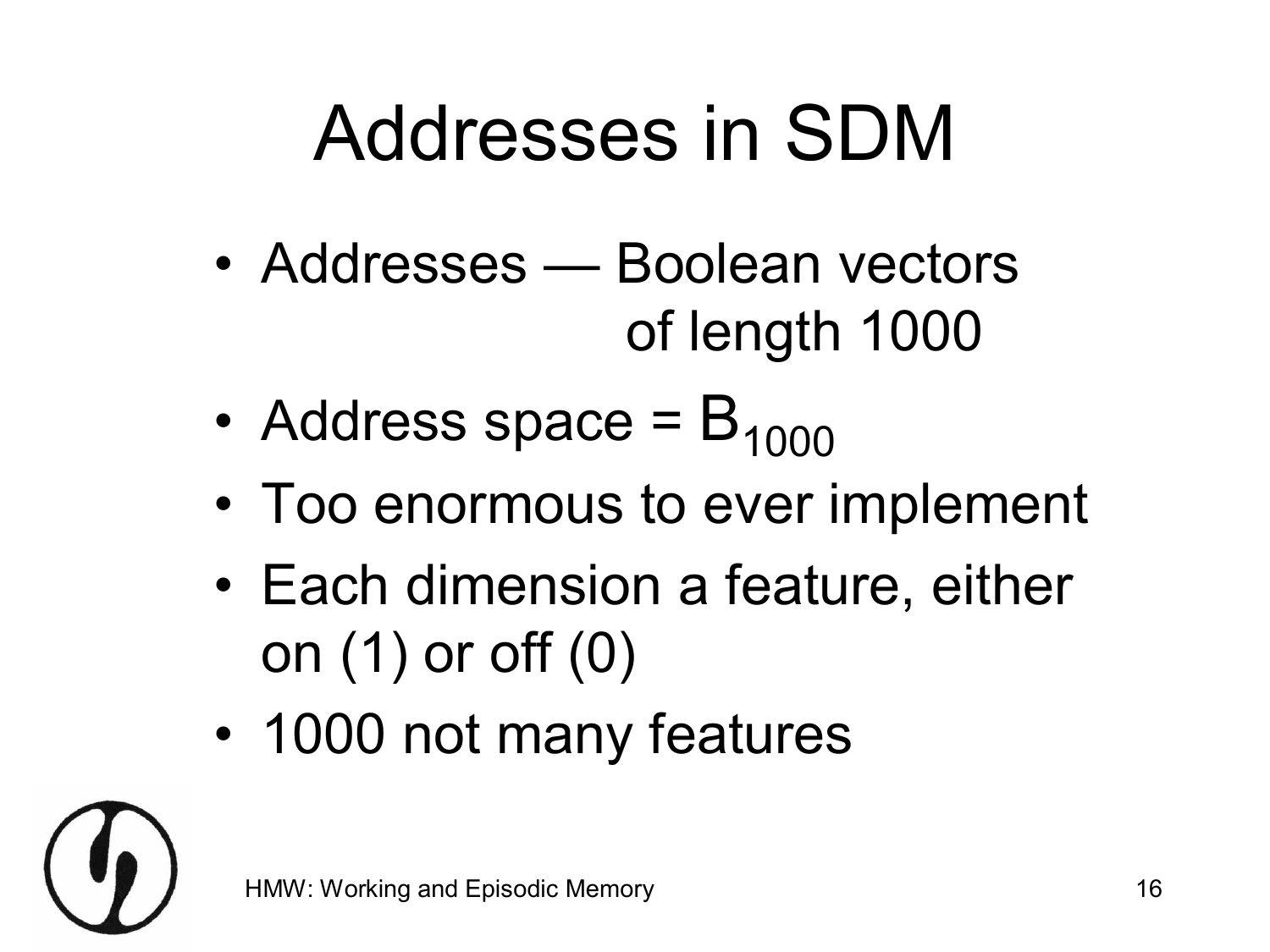#### Hard Locations in SDM

- Choose  $2^{20}$  (~1,000,000) hard locations
- Uniformly distributed in address space
- $2^{20}$  hard locations out of  $2^{1000}$  locations, ratio is  $1/2^{980}$  — very sparse indeed
- median distance from random location to nearest hard location is 424
- Hard locations are certainly sparse

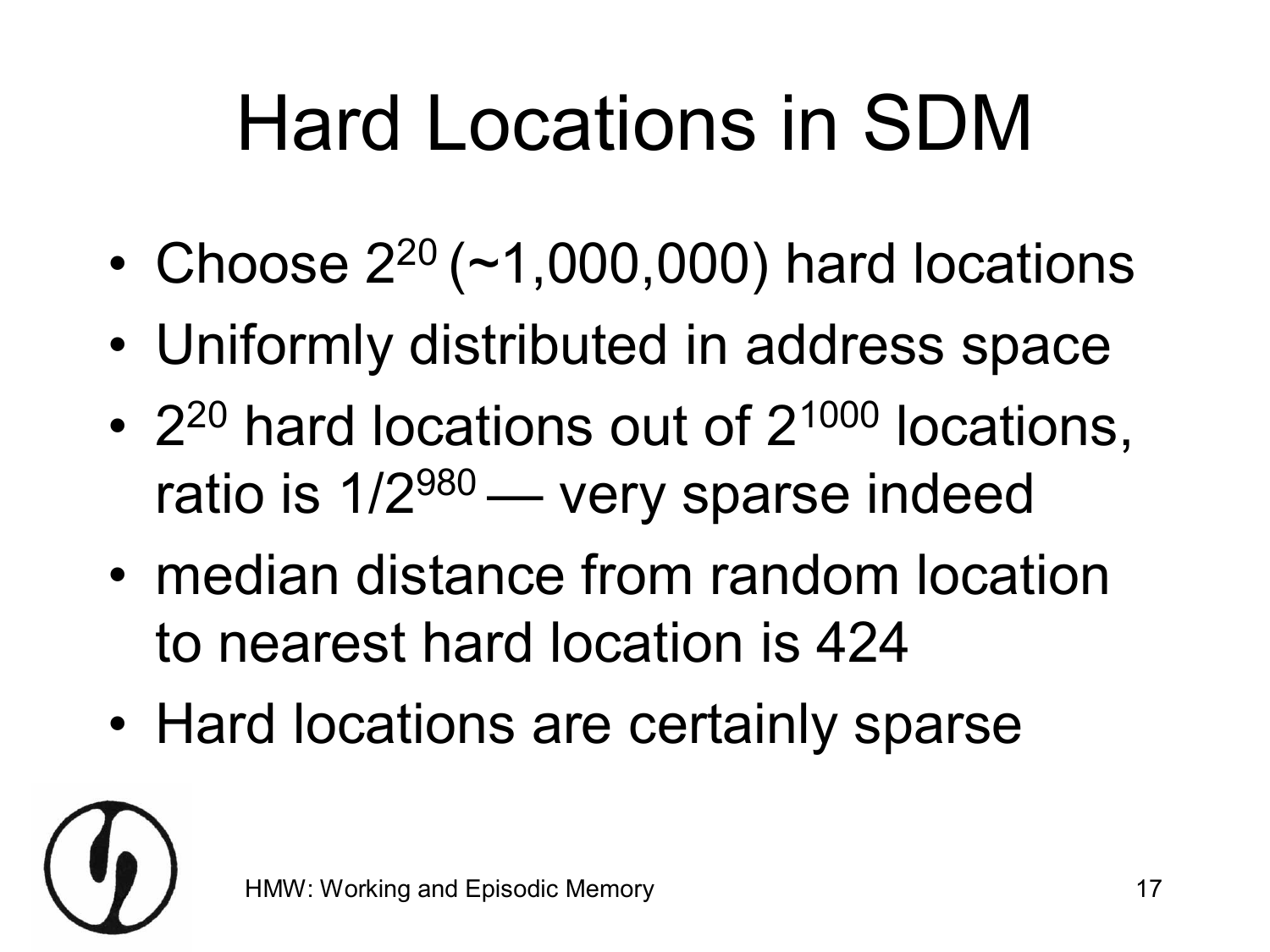#### Counters

- Each hard location has 1000 counters
- Each counter has range -40 to 40
- Takes about a gigabyte of memory
- Writing a 1 to a counter increments it; writing a 0 decrements it
- Write to a hard location– write each coordinate to the corresponding counter

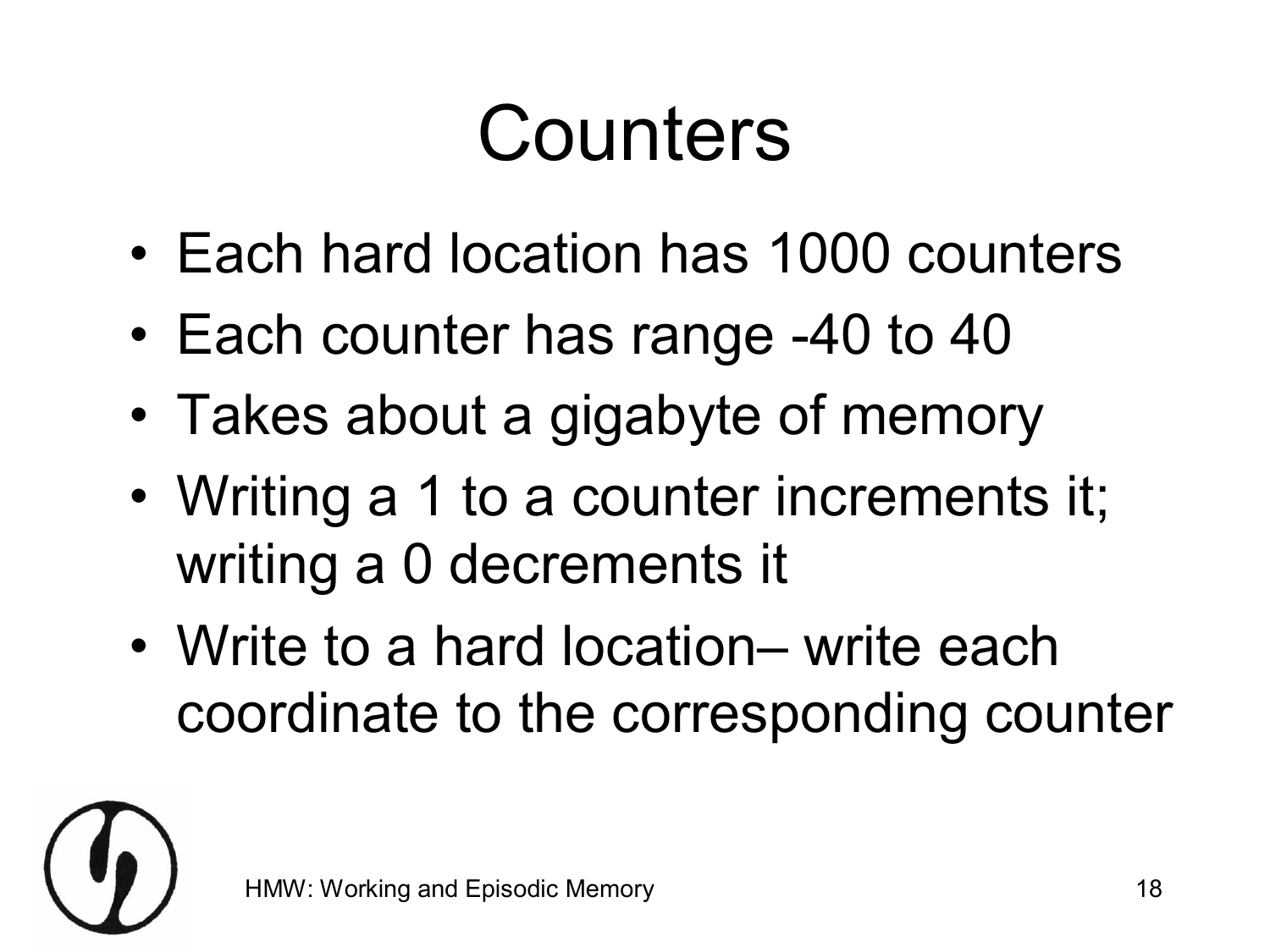#### Access Sphere

- Access sphere at some location  $x$ sphere of radius 451 centered at x
- Contains about 1000 hard locations
- To write to a location  $x$  write to each hard location in its access sphere
- Distributed representation
- Hence Sparse Distributed Memory

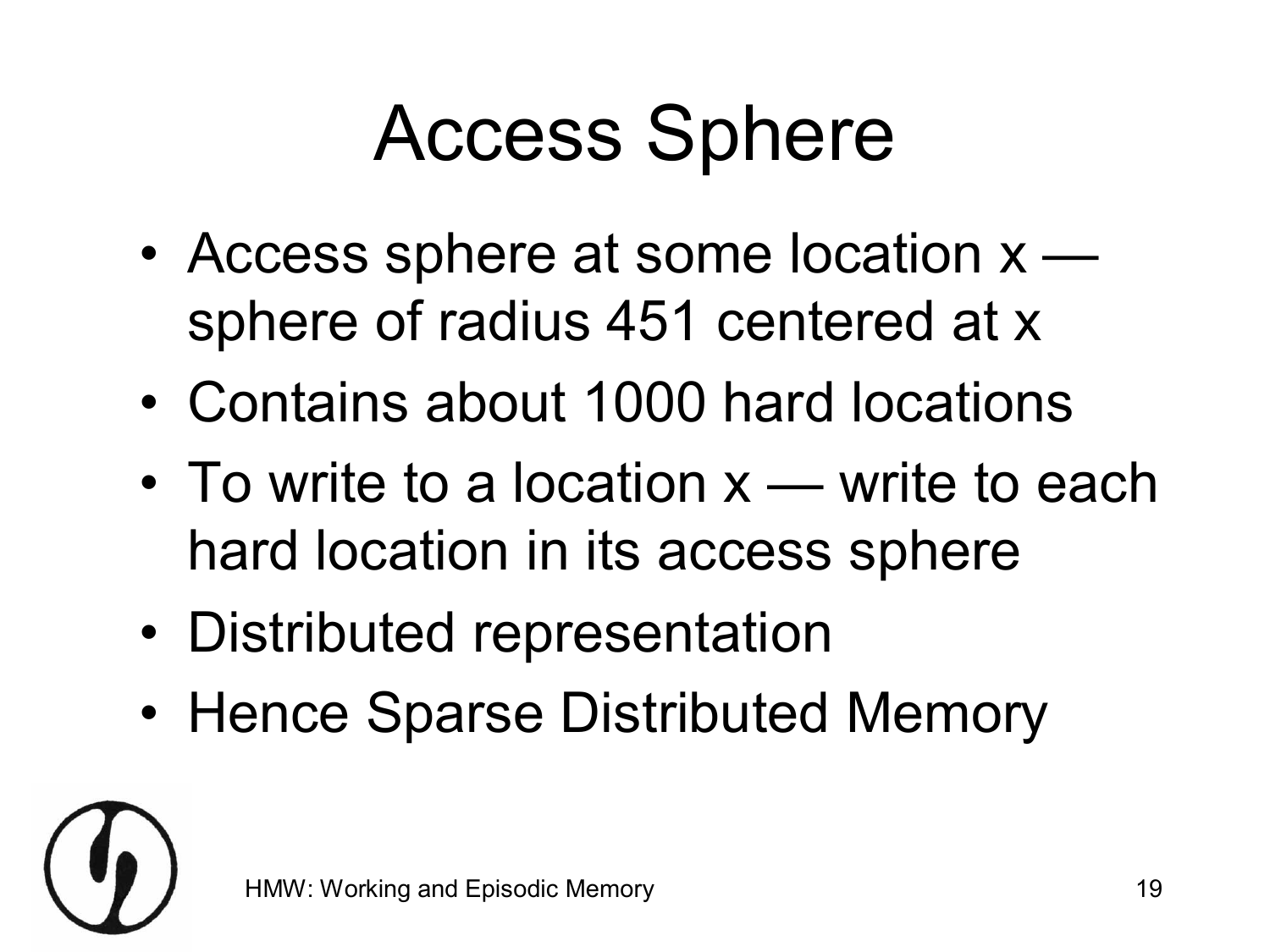#### Reading from a Hard Location

- If the *i*th counter of the hard location is
	- Positive, put a 1 in the *i*th dimension
	- Negitive, put a 0 in the *i*th dimension
- This is majority rule at each dimension
- A Boolean vector of the right dimension results
- It may differ from any previously written

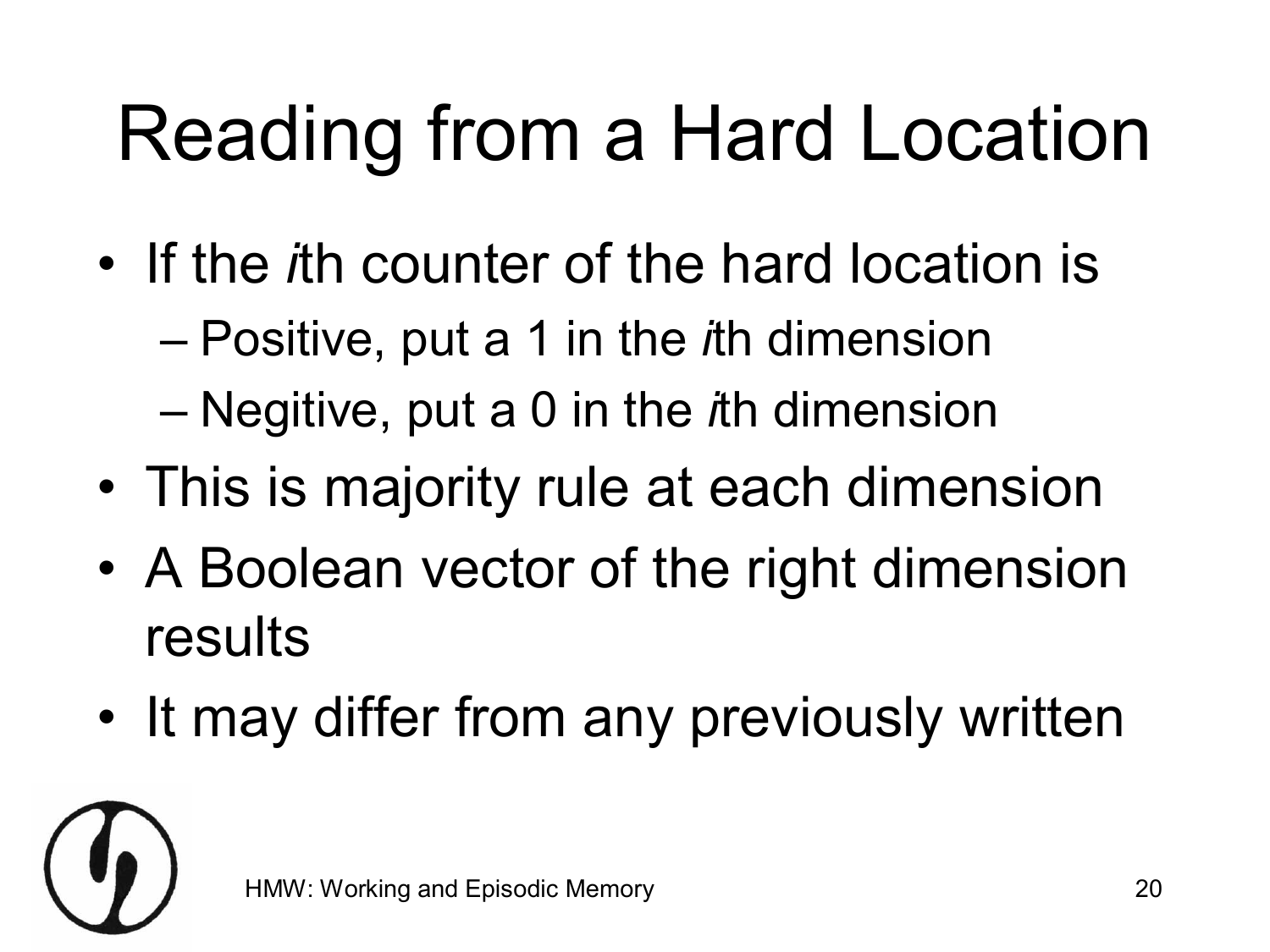#### Reading from any Location

- Find the access circle centered at the given location
- Read at each hard location in the circle
- Majority rule over these reading
- Iterate using the result as a new location
- Stop if the itteration stabilizes

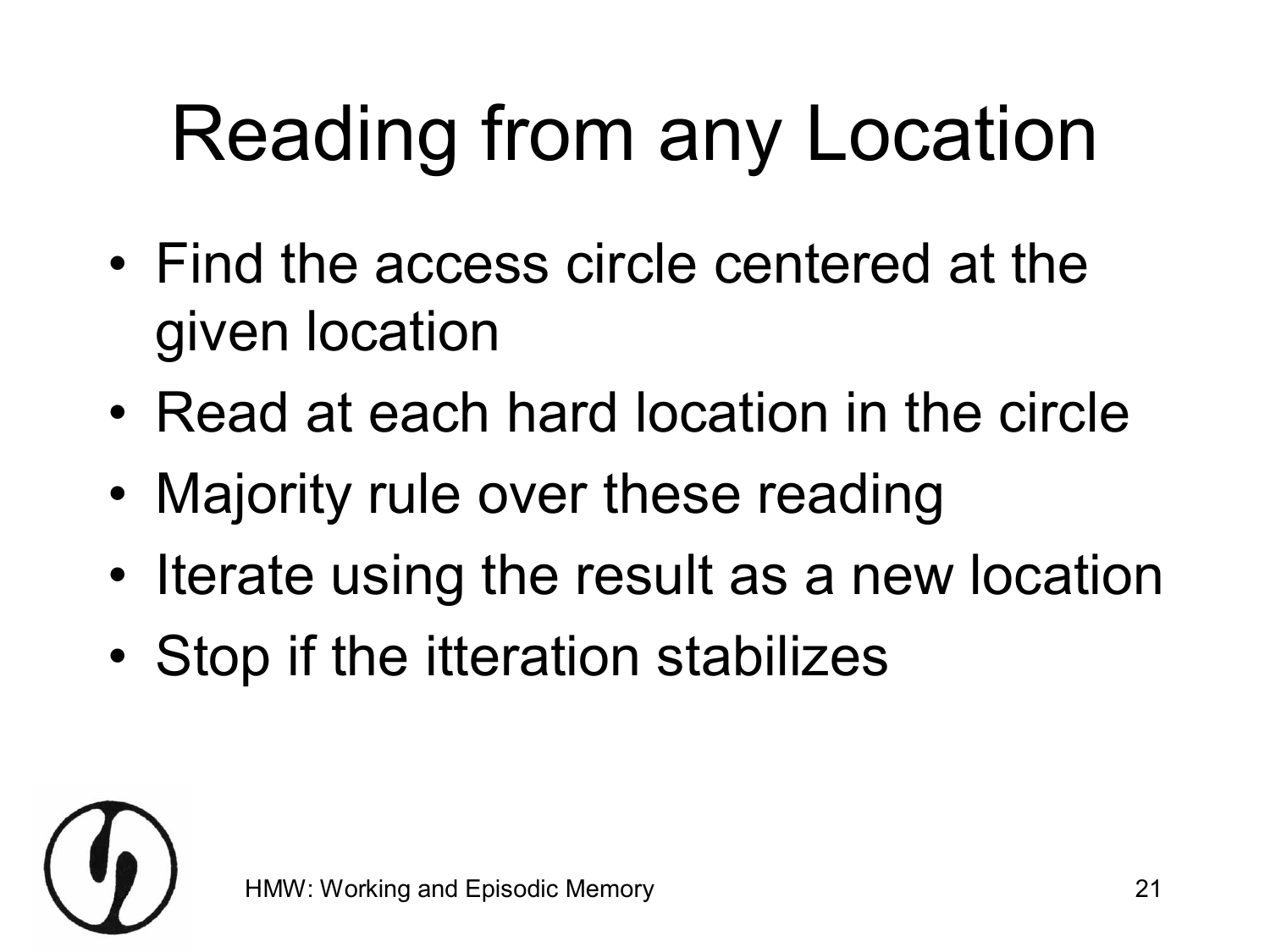#### **Retrieval**

- Items read in (with themselves as address) can be reconstructed
- Iterated reading allows reconstruction from a partial or noisy cue
- Reconstructions may not be exact
- Interference affects occur

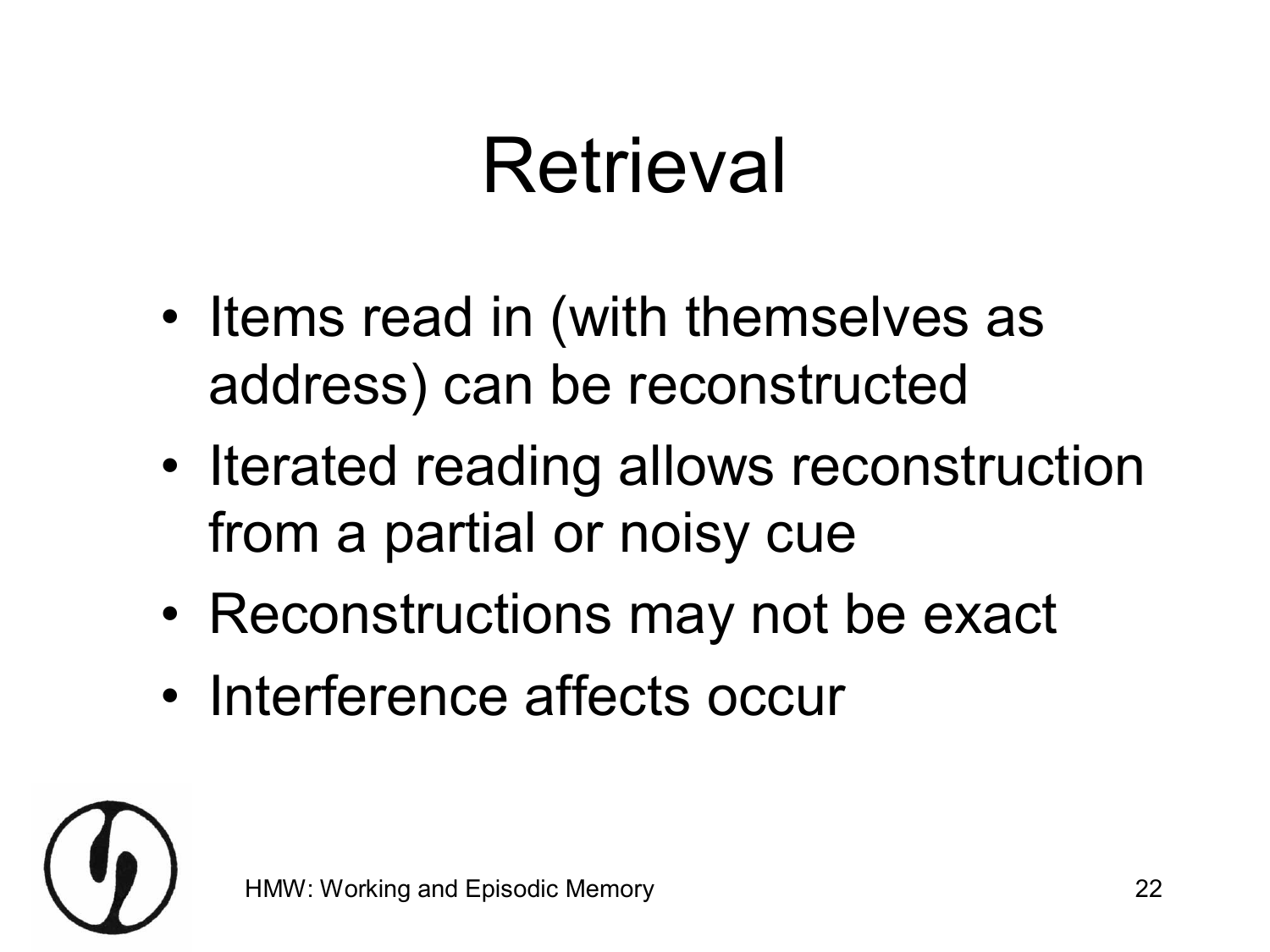#### Dimensions as Features

- Each dimension a (primitive?) feature (perceptual symbol)
- Event a collection of features
- Local associations interpreted by PAM

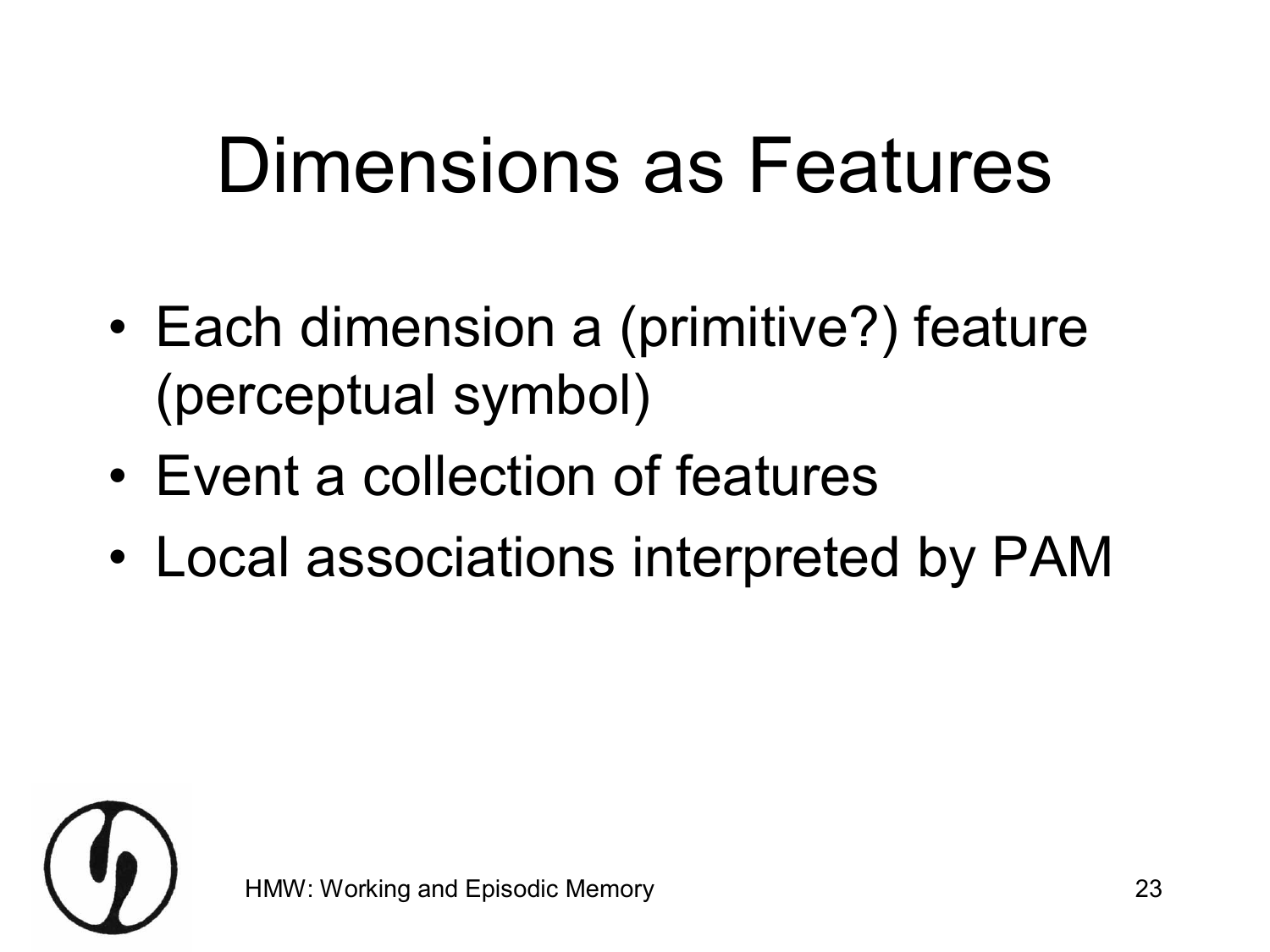#### Modified SDM

- Implement TEM with
	- ternary memory space
	- (0, <sup>1</sup> & "don't care" [\* ]) binary address space for the *hard locations*
- Memory writes with partial feature-sets
- Flexible cuing with fewer features
- Missing features represented by "\*"

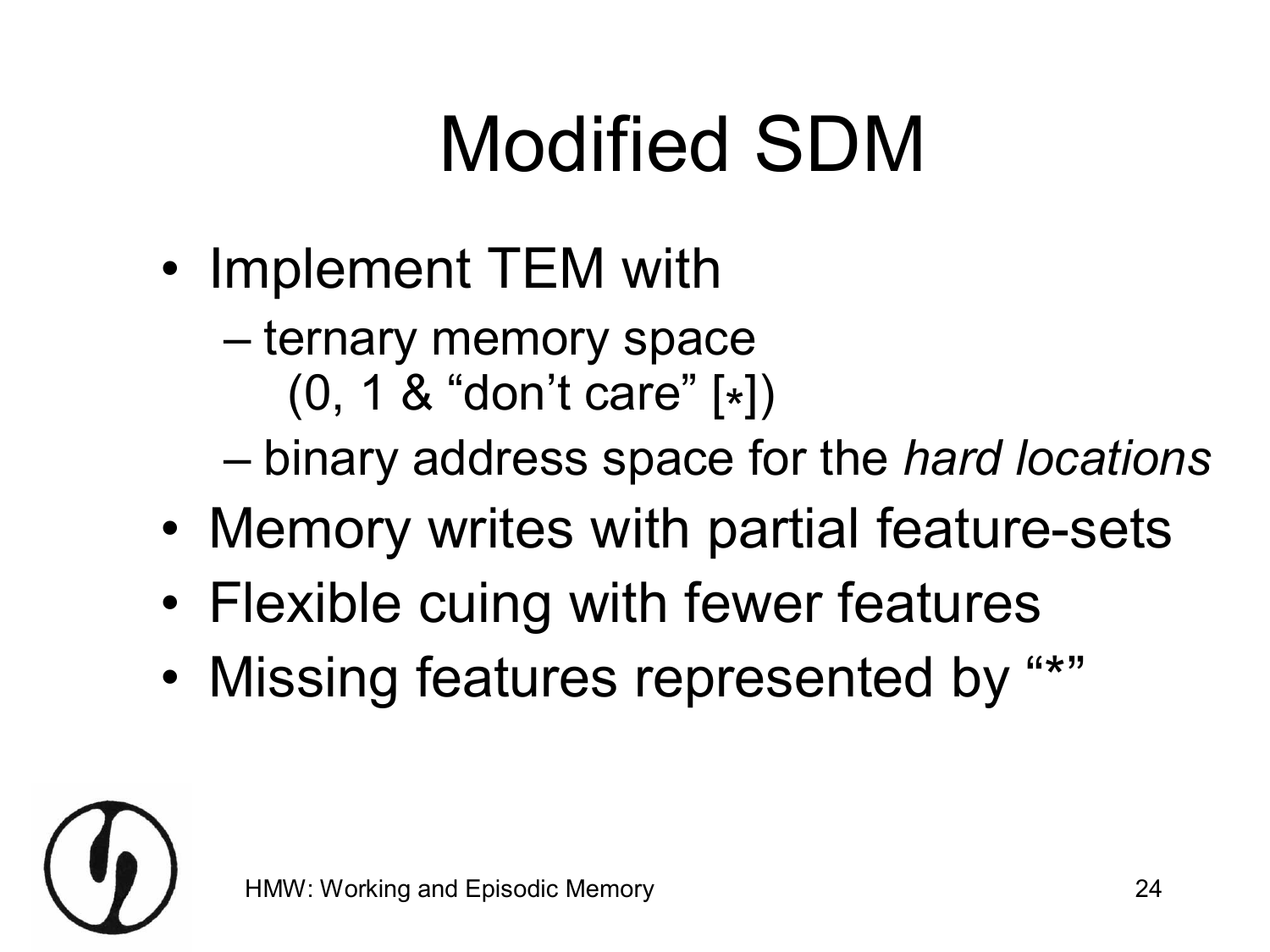#### Readings

- Read about Perceptual Symbols in
	- Barsalou, L. W. 1999. Perceptual symbol systems. **Behavioral and Brain Sciences 22:577-609.**
- Read about Working Memory in
	- Baddeley, A. D. 2000. The episodic buffer: a new component of working memory? *Trends in Cognitive Science* 4:417-423.
	- Baars, B. J., and S. Franklin. 2003. How conscious experience and working memory interact. *Trends in*  **Cognitive Science 7:166-172.**
- Read about Transient Episodic Memory
	- Conway, M. A. 2002. Sensory-perceptual episodic memory and its context: autobiographical memory. In *Episodic Memory*, ed. A. Baddeley, M. Conway, and J. Aggleton. Oxford: Oxford University Press